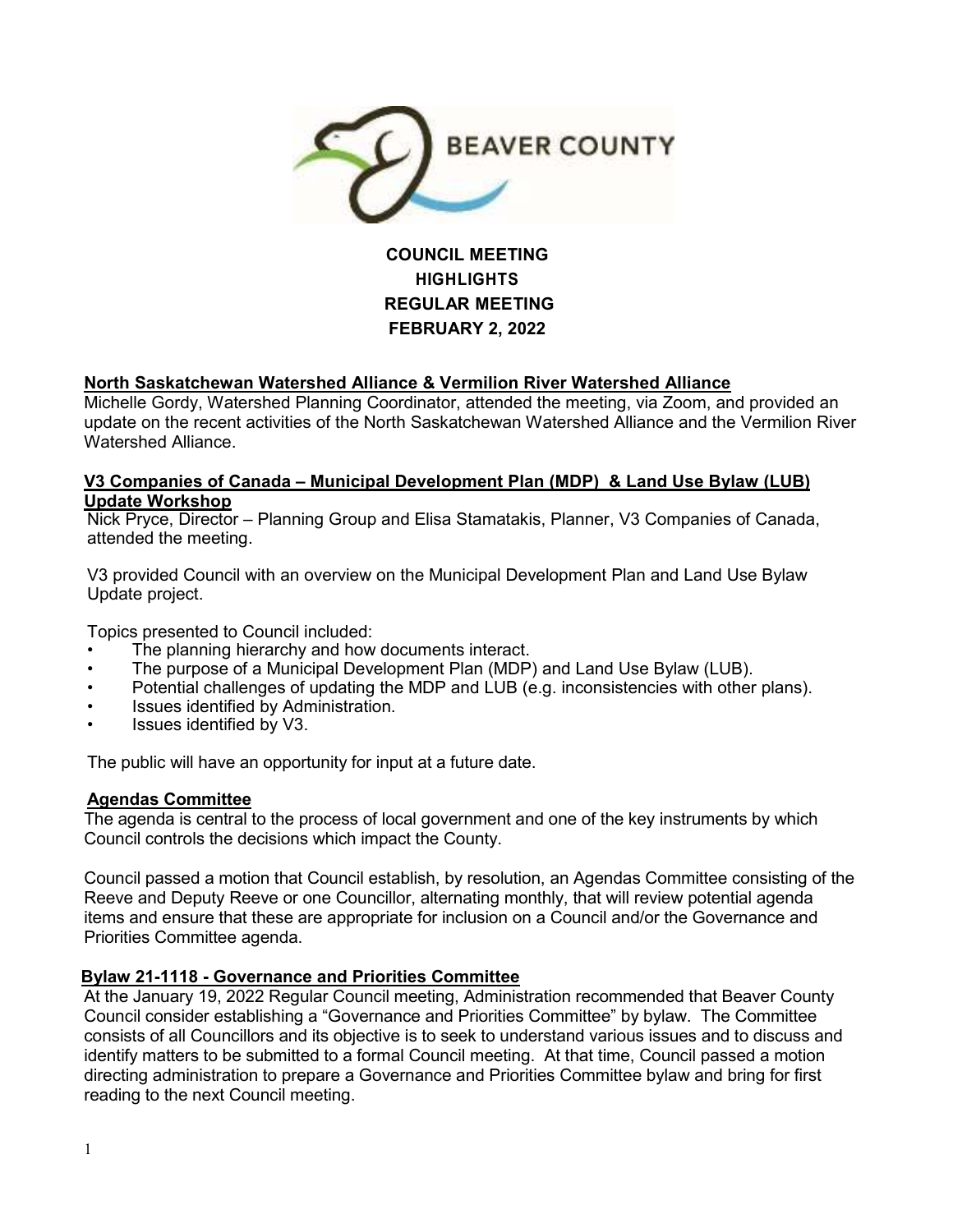Administration presented the Bylaw 21-1118 – Governance and Priorities Committee for Council's consideration. Council passed 1<sup>st</sup> reading of Bylaw 21-1118 to establish the Committee.

# **Lindbrook Drainage Issue Information**

Administration provided the following information regarding the Lindbrook Drainage issue:

- 1. Due to extraordinarily wet conditions in 2019/2020 (prolonged rainfall as well as sudden rainfall events), the County faced many drainage complaints. One such complaint was flooding from the municipal reserve lot in Lindbrook Estates.
- 2. Historically, Alberta Environment assisted the County with water management concerns throughout the County. In 2020, the County was advised that agricultural lands were the jurisdiction of Alberta Environment, while rural residential development was the jurisdiction of Beaver County (although Alberta Environment retains authority over wetlands and any alterations to creeks and drainage courses in these areas).
- 3. To address this confusion, at the June 17, 2020 Council meeting, administration was directed to forward a letter to the Minister of Environment.
- 4. Two letters were sent to Minister Nixon
- 5. Minister Nixon responded in August 2020.
- 6. At the August 19, 2020 Council meeting, Council reviewed and accepted the Minister's response and directed administration to take further action on the Lindbrook Estates issue.
- 7. In the Closed Session portion of the October 21, 2020 Council meeting, Council reviewed a drainage report prepared by Wood Environment (subsequently released to the public) and a legal opinion regarding the Lindbrook Estates drainage issue. No motions were passed on the issue at that time.
- 8. At the November 5, 2020 Council meeting, Council authorized administration to engage the landowner of Lot 5, Block 2 in Lindbrook Estates to re-institute a drainage course through the lot.

Council passed a motion directing administration to bring back an action plan, to include all the information and motions to resolve the Lindbrook drainage matter.

# **Public Participation Survey Results**

The Public Participation Survey that provided input on policies and programs related to water management, road maintenance programs, and road construction priorities was made available to Beaver County residents from January 5, 2022 to January 19, 2022.

There were 370 responses received through the online survey with an additional 24 surveys that were submitted in hard copy form. Administration also received feedback from residents on the length of the survey, accessibility of participation and the nature of information that was included for background.

Council reviewed the report provided by Administration and passed a motion to accept the Public Participation Plan Survey as information. Council will determine action to be taken at a later date.

# **Agricultural Board Service Board Terms of Reference**

The Agricultural Service Board (ASB) Act was passed into legislation in the spring of 1945. This legislation assigned specific duties and powers to municipal and provincial partners, while encouraging cooperative and coordinated effort to develop agricultural policies and programs of mutual benefit.

As outlined in the ASB Act, municipalities may establish an ASB that will act as an advisory body and will assist County Council in promoting and developing agricultural policies and programs to meet the needs of the County.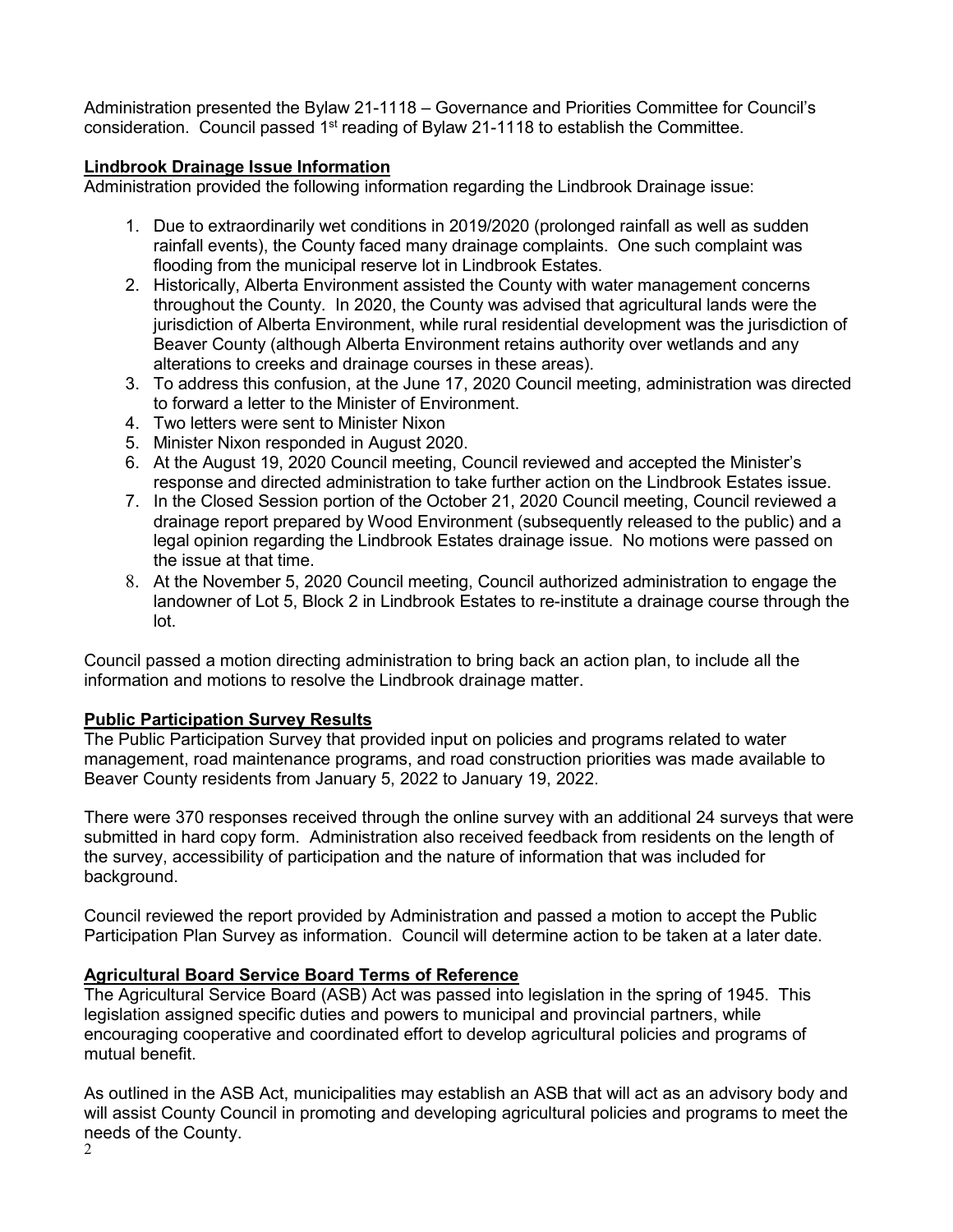Currently the ASB has an ASB Member and Meeting Policy that was last revised in 2013. Administration drafted a TOR that the ASB reviewed at the January 18, 2022 meeting. After a review, the Board made amendments and it was recommended that the document be forwarded to Council for approval.

Council passed a motion to accept the recommendation from the Agricultural Service Board (ASB) to adopt the Terms of Reference (TOR) for the ASB and to delete Policy AG-004 ASB Member and Meetings.

#### **Seed Cleaning Cooperative – Memorandum of Understanding**

The Beaver County Seed Cleaning Plant is located in the Village of Holden and serves producers from the County as well as the surrounding area.

Beaver County has provided an annual operating grant to the Seed Cleaning Plant in the amount of \$30 000. Each year the Seed Cleaning Plant Board makes a presentation to Council requesting the funding allocation based on the past year's financial situation. In the past a Memorandum of Understanding (MOU) has been completed between Beaver County and the Seed Cleaning Plant.

At the January 5, 2022 regular meeting of Council, the Seed Cleaning Plant Board Members made a presentation to Council and requested the \$30,000 annual funding allocation but requested that a commitment of 5 years be included in the MOU.

The information was also presented to the ASB on January 18, 2022, for review.

Council passed a motion to accept the recommendation from the ASB to provide the Seed Cleaning Plant Cooperative with a Memorandum of Understanding that includes an annual funding commitment of \$30,000, with a 5-year term.

#### **Proclamation – Canada's Agriculture Day**

Canada's Agriculture Day is a time to showcase all the amazing things happening in the industry and help consumers see the connection between where their food comes from and the people who produce it. There are a number of ways for people to get involved and 'raise a fork to the food we love and the people who produce it'.

Council passed a motion proclaiming February 22, 2022 as Canada's Agriculture Day in Beaver County. this resolution will remain in effect for five years to coincide with the National Canada's Agriculture Day, set for each year.

#### **Authority to Investigate Water Complaints**

At the January 19, 2022 Council meeting, Community Peace Officer Rick Ells presented information to Council with regards to Beaver County's authority in dealing with water management complaints.

Council subsequently passed a motion to approve Community Peace Officer Ells to investigate water complaints at Alberta Environment's request.

#### **Property Tax Penalty Waiver Request**

The County has received a request for tax penalty waivers for Roll #190013022. Taxes for this property were not paid by October 31, 2021 and penalties were levied.

Beaver County tax notices were mailed on May 14, 2021. Taxes were due upon receipt and if not paid by October 31, 2021 (November 1, 2021 this year), penalties were levied.